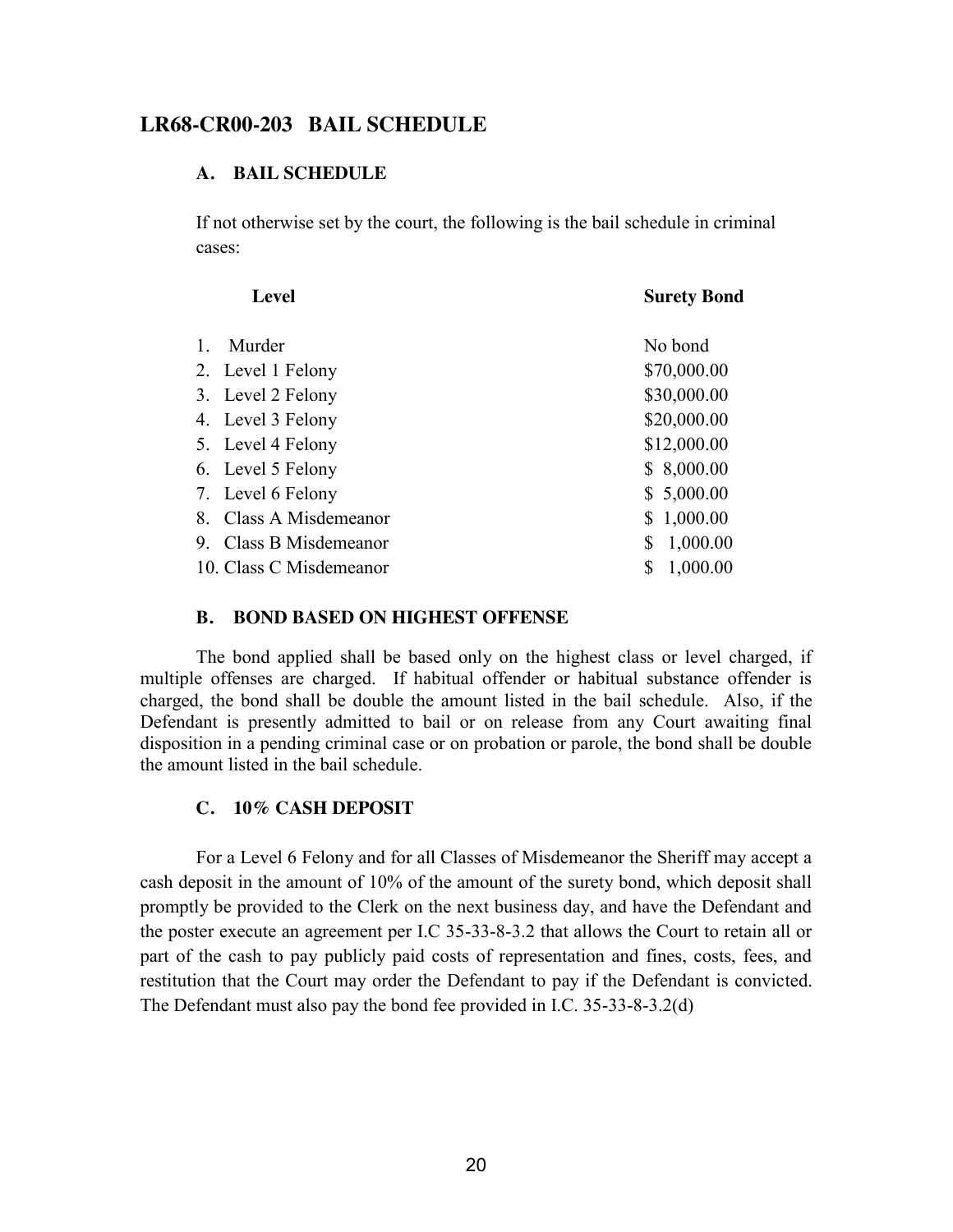#### **D. IMPAIRED PERSONS**

No person shall be released by the Sheriff of Randolph County, regardless of the provisions of this Order, unless such person clearly manifests that they are in a state of sobriety at the time the provisions of the Order would otherwise permit release. The Sheriff shall hold in custody any person who is under the influence of alcohol or controlled substances until such time it is determined, at the Sheriff's discretion, that the individual may be safely released without danger to self or others. A law enforcement agency may use the chart set out in I.C. 35-33-1-6 to determine the minimum number of hours an impaired person should be detained prior to release.

## **E. EXCEPTIONS**

This bond schedule shall not be used for, nor be applicable to, the following cases until the appropriate hold time has passed:

- a) Sex offenses where hold and no contact conditions are applicable.
- b) Any persons arrested on a "crime of domestic violence" with an element of physical force or the threatened use of a deadly weapon where a 12 hour hold shall be applied prior to the posting of bond.
- c) Intoxication offenses (drug and/or alcohol).

**F. PROPERTY BONDS** All property bonds shall be granted only after notice is sent to the prosecuting attorney and counsel for the defense and a hearing is conducted to determine whether such bonds are proper.

**G. ADJUSTMENT OF BOND** All bonds are subject to being adjusted by the Court. The Court may require hearing pursuant to statute and application by counsel of record. If there is a difference between the amount of bond posted prior to the issuance of a probable cause order, the order shall govern the amount of bond. However, overpayments may not result in refunds to the Defendant. If a Defendant is arrested for a separate criminal offense while released on a prior posted bond, the release on the prior posted bond may be revoked by the Court.

**H. NO CONTACT PROVISIONS** Pursuant to I.C. 35-33-8-3.2(a)(4), a person who is arrested for any of the attached offenses shall be held for 12 hours before release from custody, unless released sooner pursuant to a Court Order. The release of such person on bail shall be conditioned upon the person having no direct or indirect contact with the alleged victim of the offense pursuant to the attached Order. During regular Court business hours the Prosecuting Attorney, alleged victim or advocate may petition for a no contact order or ex parte protective order.